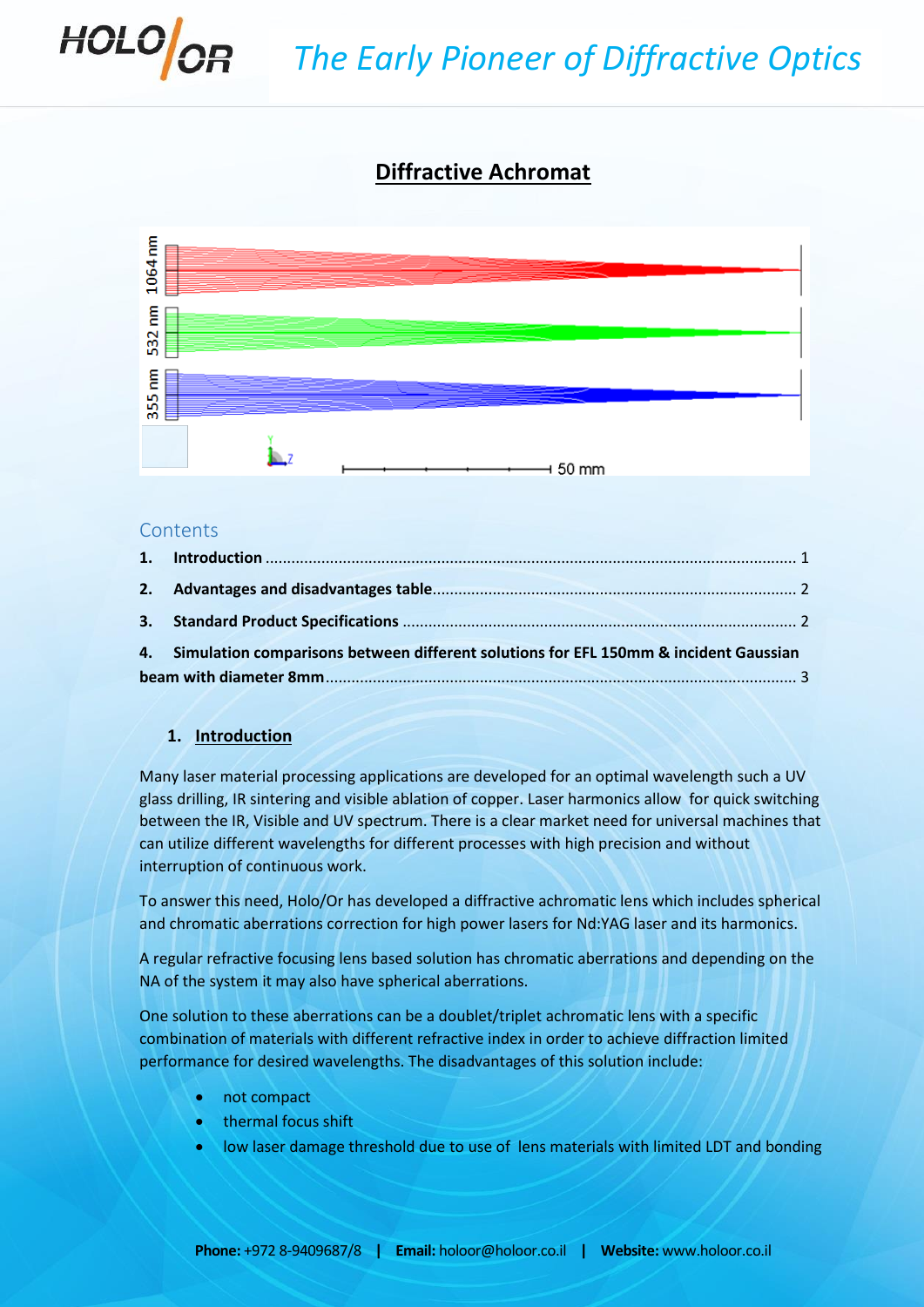There are no effective refractive Achromats for triple wavelengths 355nm, 532nm and 1064nm in the market, which makes the diffractive Achromat unique.

Holo/Or's diffractive Achromat offers diffraction limited performance due to no aberrations, compactness (window singlet), much lower thermal sensitivity, has a high laser damage threshold (Fused Silica material), as well as being suitable for ultrashort pulsed applications.

The diffractive Achromat works perfectly for all of the designed wavelengths so that the operation wavelengths can be switched and system will continue to operate optimally without any adjustments. The diffractive Achromat is also useful in applications requiring two or three wavelengths to be focused in the same focal point simultaneously.

This type of achromatic diffractive lens is also called a Multi-Order Diffractive Lens ("MOD lens").

| <b>Parameters/Solution</b>              | <b>Regular</b><br><b>Fused Silica</b><br>Lens | <b>Refractive</b><br><b>Achromat</b> | <b>Diffractive</b><br><b>Achromat</b> |
|-----------------------------------------|-----------------------------------------------|--------------------------------------|---------------------------------------|
| <b>Spherical aberrations correction</b> | A                                             |                                      |                                       |
| <b>Chromatic aberrations correction</b> |                                               |                                      |                                       |
| <b>Compact</b>                          |                                               |                                      |                                       |
| <b>Coefficient of thermal defocus</b>   | $-21.1$                                       | Depends on used<br>materials         | 1.1                                   |
| Laser damage threshold (LDT)            | High                                          | Low                                  | High                                  |
| <b>High Efficiency</b>                  | Close to 100%                                 | Close to 100%                        | >90% for designed<br>wavelengths      |

## <span id="page-1-0"></span>**2. Advantages and disadvantages table**

HOLOOR

## <span id="page-1-1"></span>**3. Standard Product Specifications**

Holo/Or offers the Triple Wavelength TW-001-UQI-Y-A which has a focal length of 150mm and has diffraction limited spot size for 355, 532 and 1064nm wavelengths. Other sizes and EFL values are available on demand.

| <b>PN</b>             | Focal<br>[mm] | <b>Element</b><br>Length Thickness Diameter Aperture<br>[mm] | <b>Element</b><br>[mm] | <b>Clear</b>    |                        | <b>Material Wavelengths</b><br>[nm] |
|-----------------------|---------------|--------------------------------------------------------------|------------------------|-----------------|------------------------|-------------------------------------|
| <b>TW-001-UQI-Y-A</b> | <b>150</b>    |                                                              | 15                     | $12 \text{ mm}$ | Fused<br><b>Silica</b> | 355, 532 and<br>1064                |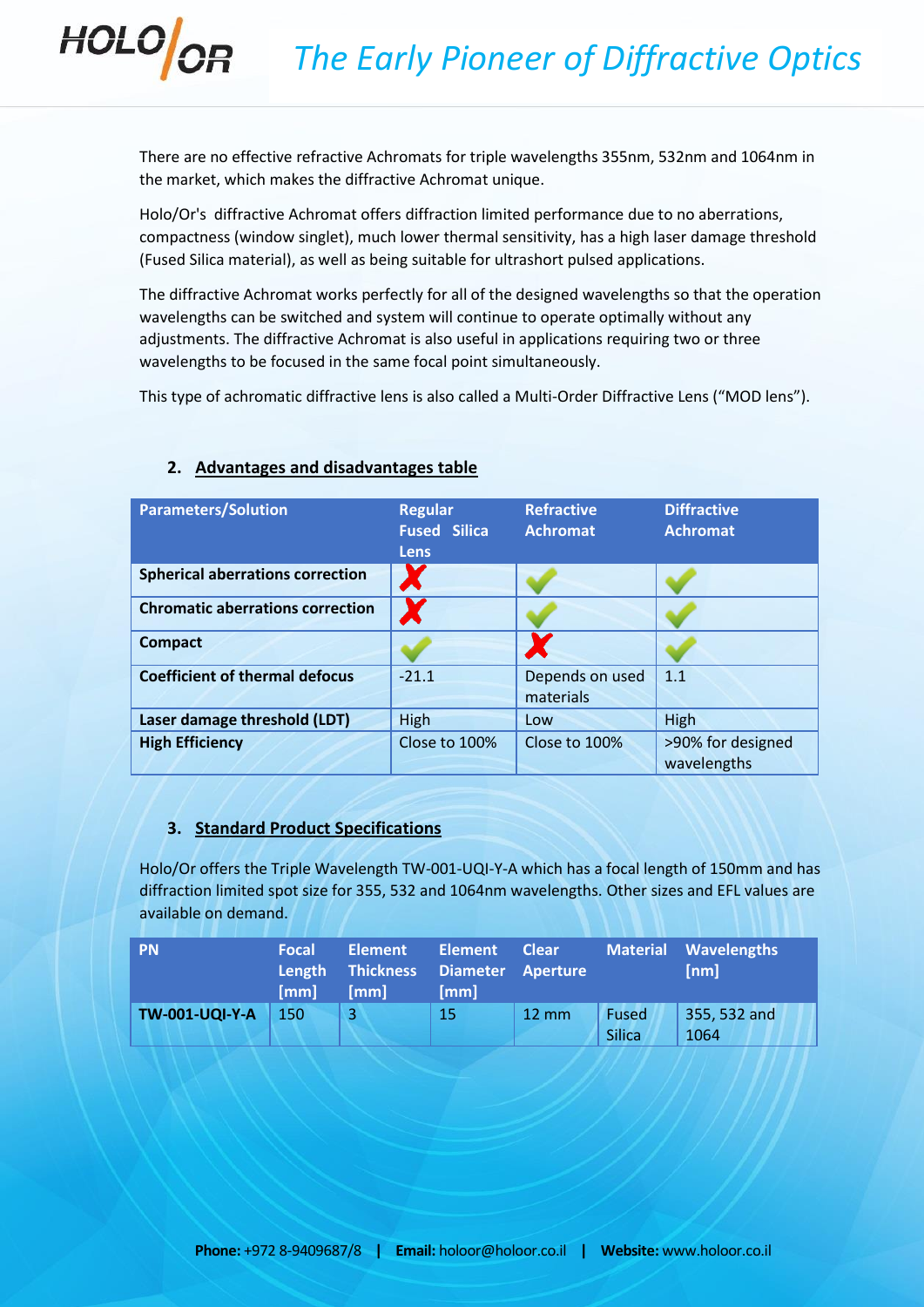# <span id="page-2-0"></span>**4. Simulation comparisons between different solutions for EFL 150mm & incident Gaussian beam with diameter 8mm**